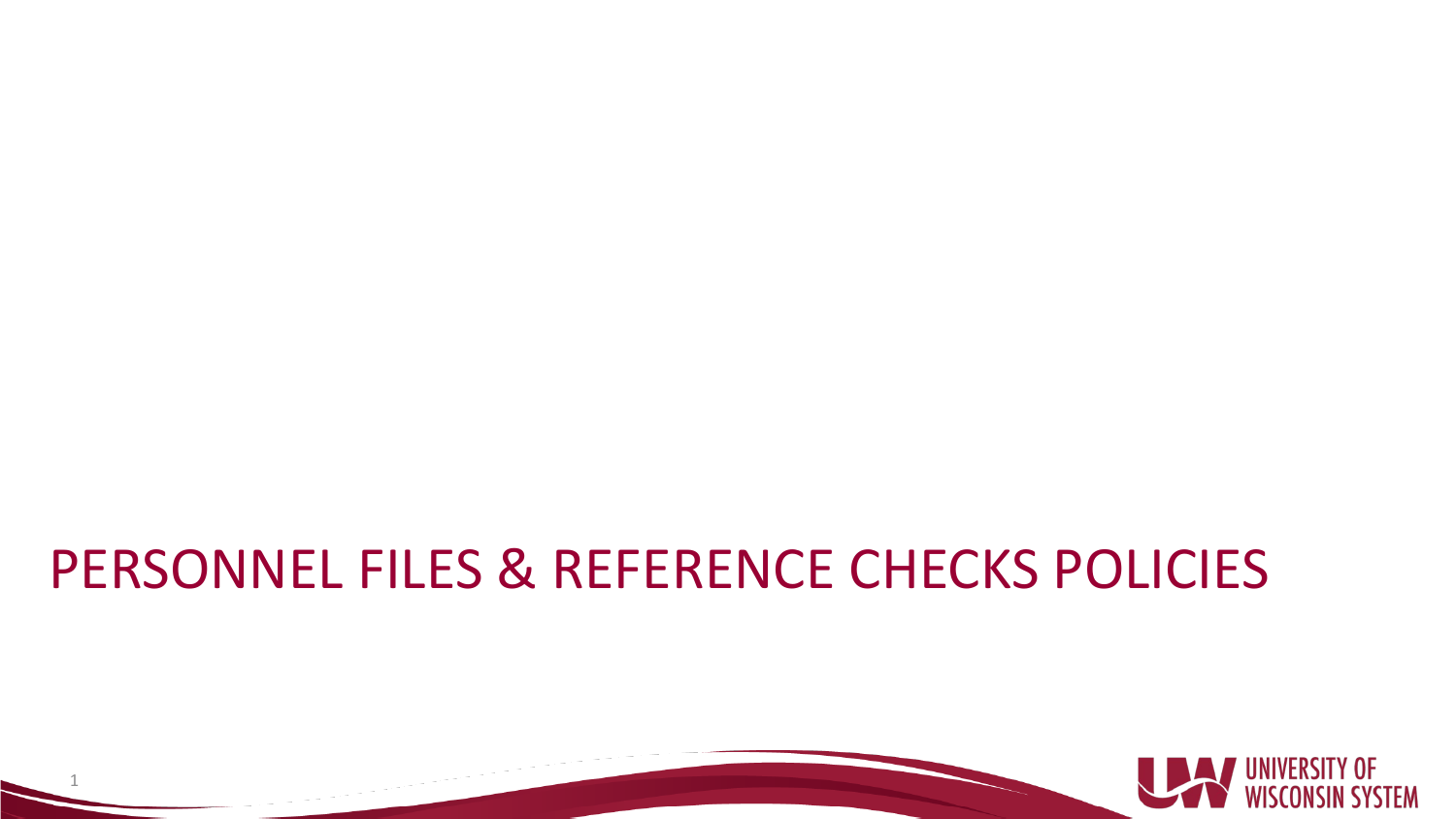## Issue Background

- Emergent state and national issue
	- #metoo movement
	- [2017 WI Act 130 "Pass the Trash" \(K12\)](http://docs.legis.wisconsin.gov/2017/related/acts/130)
	- [California AB 2770](https://leginfo.legislature.ca.gov/faces/billTextClient.xhtml?bill_id=201720180AB2770)
	- Numerous high-profile examples in higher education
- Safety and welfare issue
	- [National Academy of Science, Engineering, & Medicine Report](https://www.nap.edu/read/24994/chapter/1)

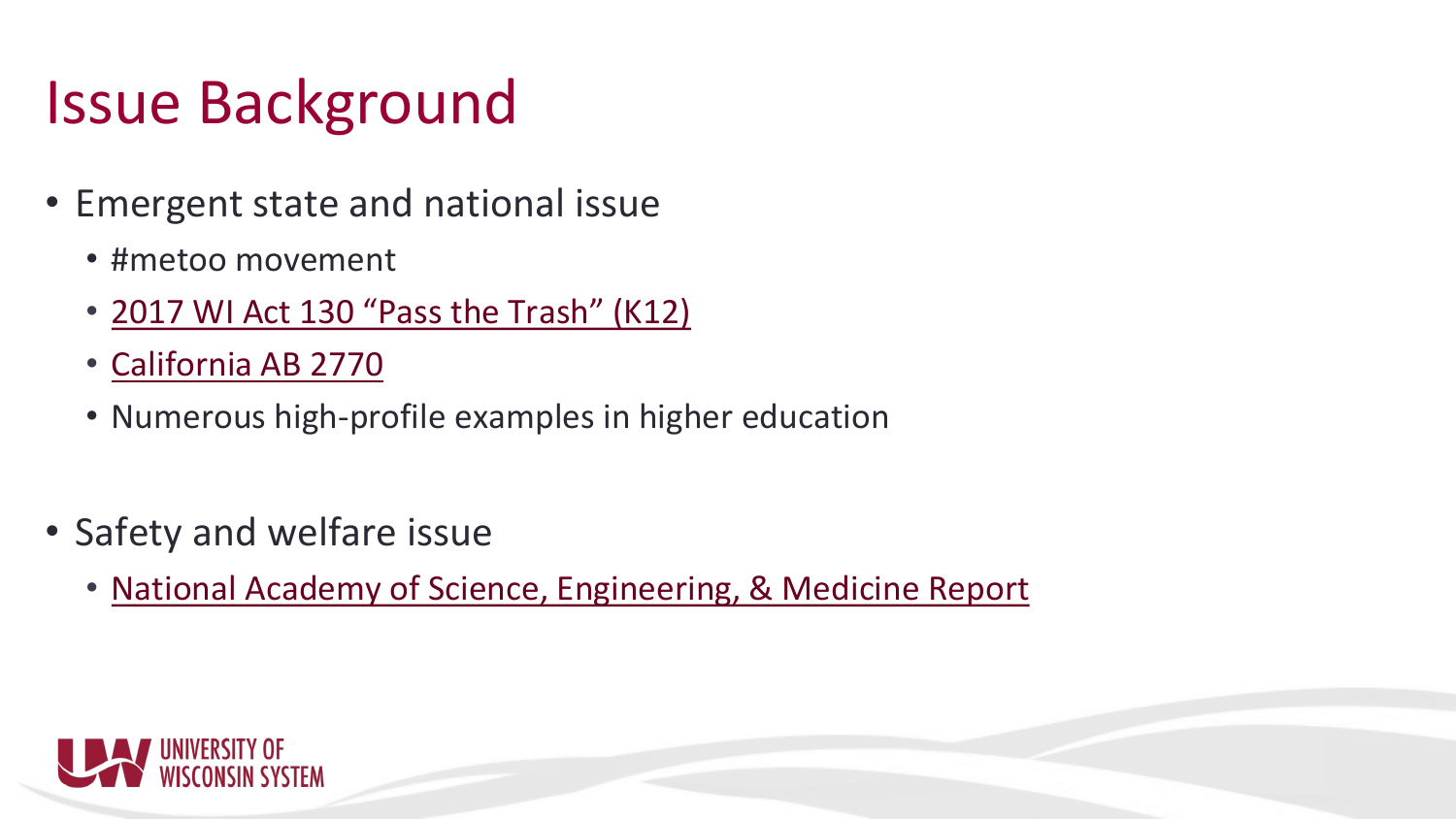#### Issues at UW System

In 2018, it was reported that two UW System employees known to have sexually harassed women got jobs at other educational institutions.

Additionally, the Milwaukee Journal Sentinel published an [article](https://www.jsonline.com/story/news/education/2018/01/29/uw-students-accuse-teachers-sexual-harassment-wisconsin/1067883001/) examining the all of the complaints of employee sexual misconduct — either harassment and/or assault —formally investigated since 2014.

"**UW students accuse teachers of sexual harassment in more than half of all campus cases"**

**Milwaukee Journal Sentinel, January 29, 2018**

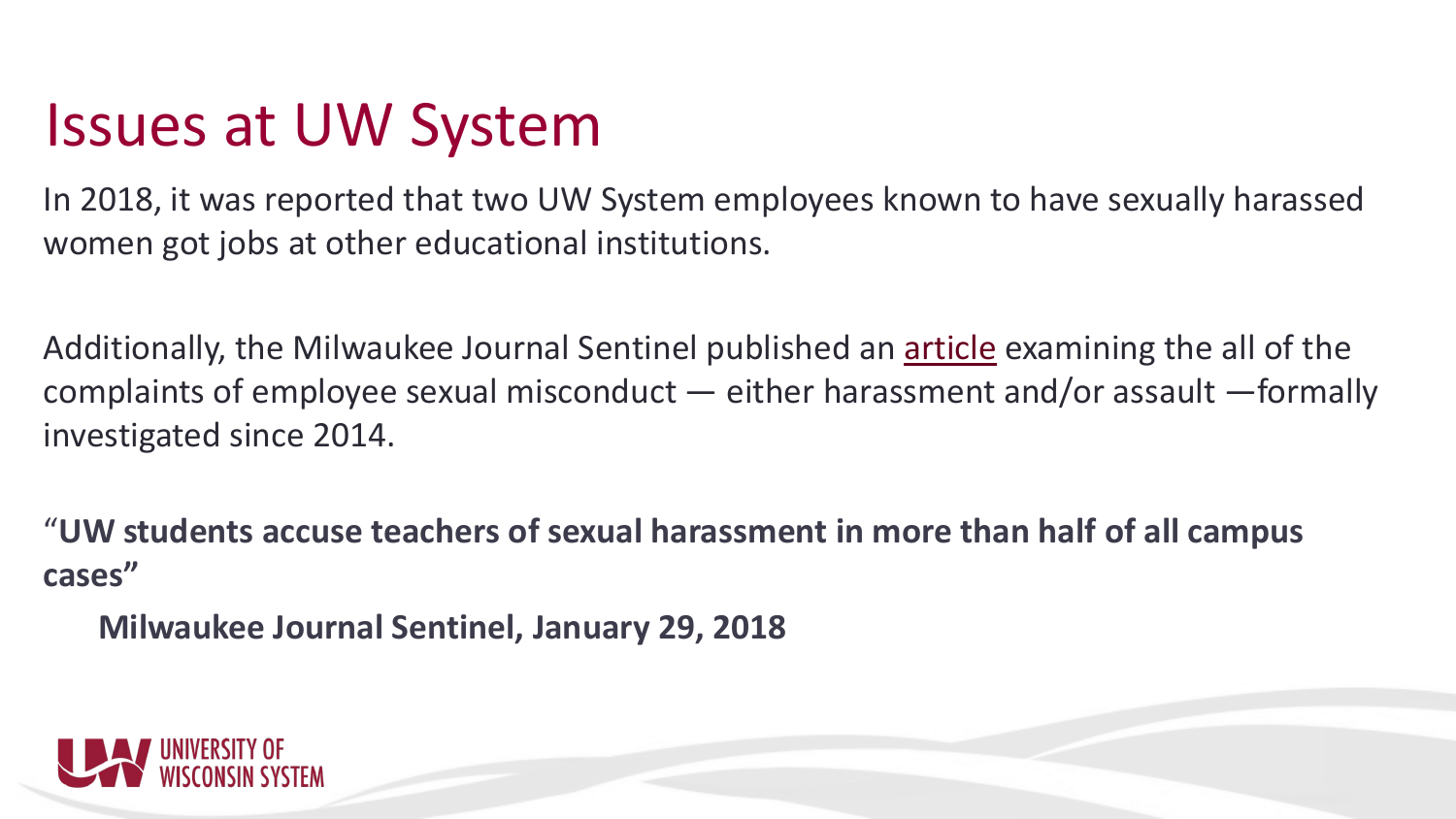# UW System Board of Regents Response

On June 7, 2018, the Board adopted Resolution 11038 on employee personnel files and reference checks, which required the development or modification of certain human resource policies for all UW institutions regarding:

- i. documenting sexual harassment allegations and investigations;
- ii. maintaining personnel files and conducting reference checks; and
- iii. exchanging personnel files between all UW institutions and State of Wisconsin agencies.

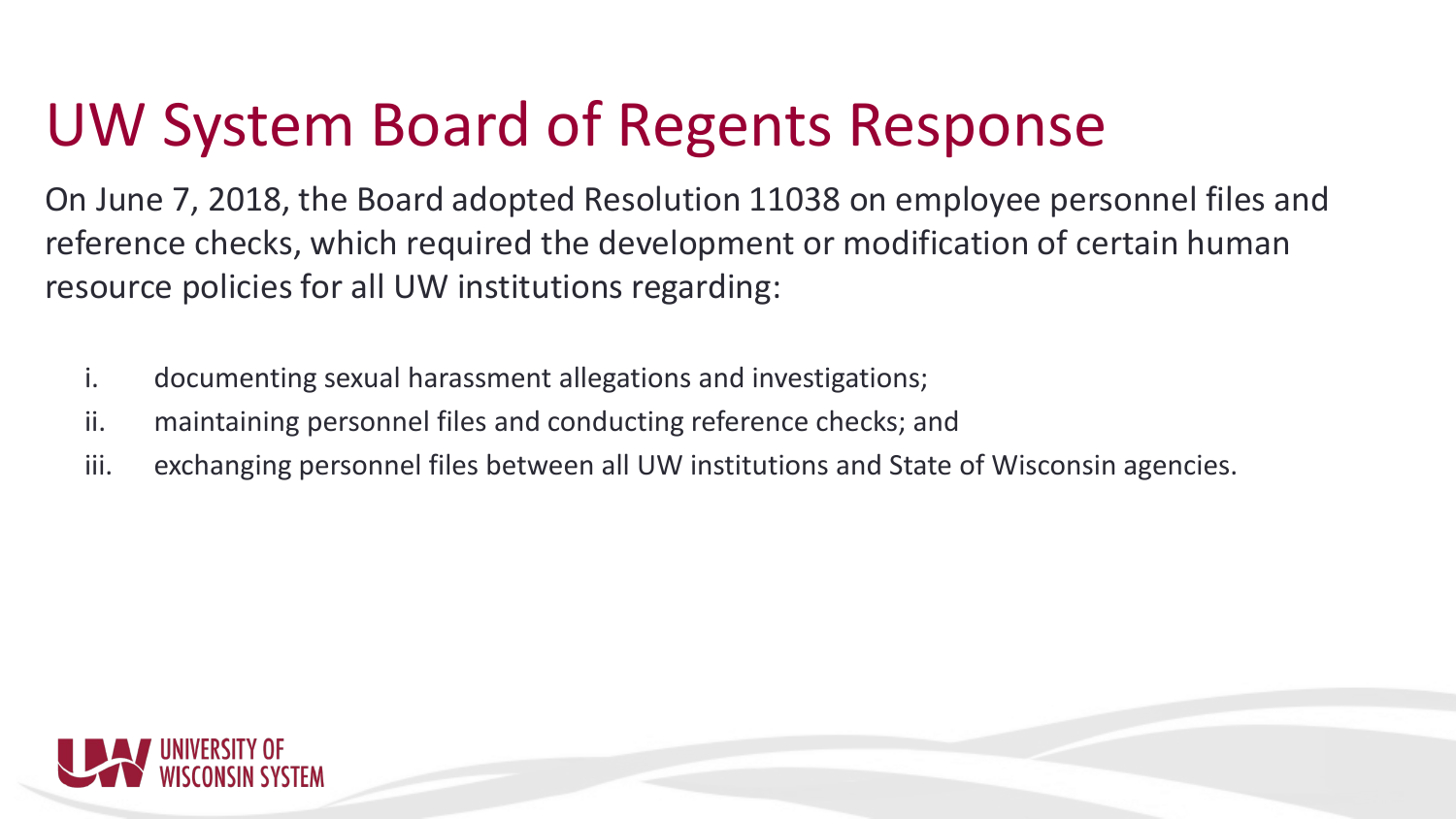# Policy Content Overview Personnel Files

- Updates the list of what must be in personnel files
- Defines when and with whom personnel files are shared
- Requires appropriate documentation of sexual violence and sexual harassment in personnel files

#### • **What it does:** • **What it doesn't do:**

- Doesn't prejudice hiring decisions by providing access to personnel file before hire
- Doesn't require investigative materials to be in personnel files
- Doesn't change who has access to personnel files
- Doesn't include documentation of unsubstantiated allegations of sexual violence and sexual harassment

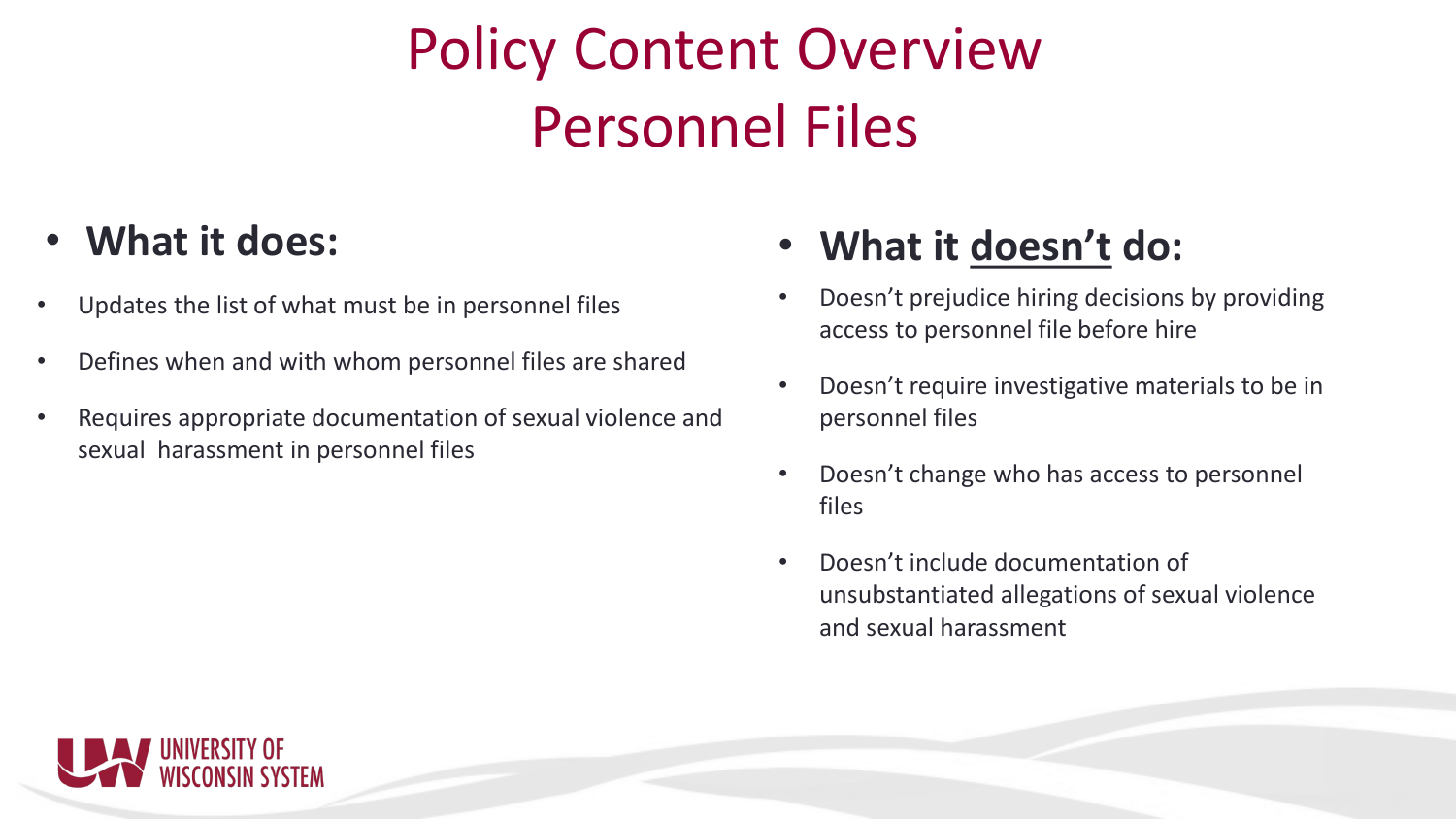### Personnel File Policy

- Applies to anyone with a personnel file:
	- faculty
	- academic staff
	- university staff
	- limited appointees
- Doesn't currently apply to categories of employees w/o a p-file:
	- Graduate students
	- Student hourlies

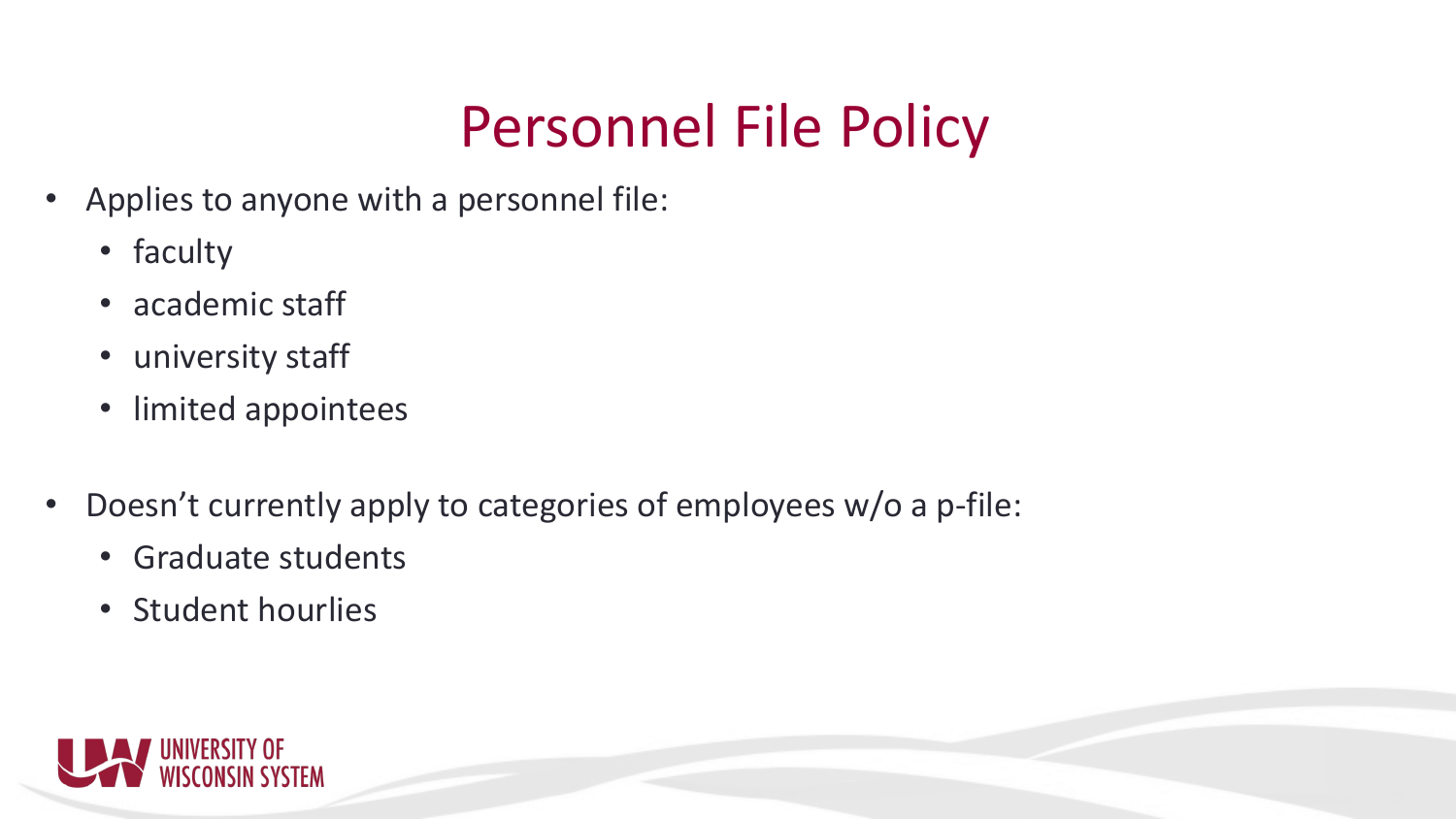# Personnel File Policy

- Records that relate to final personnel decisions
- Any relevant negotiated resolution or settlement agreement(s) (or reference to their location/contents)
- Documentation of active investigations or administrative appeals during which the employee resigns, or otherwise leaves service (further details on next slide)

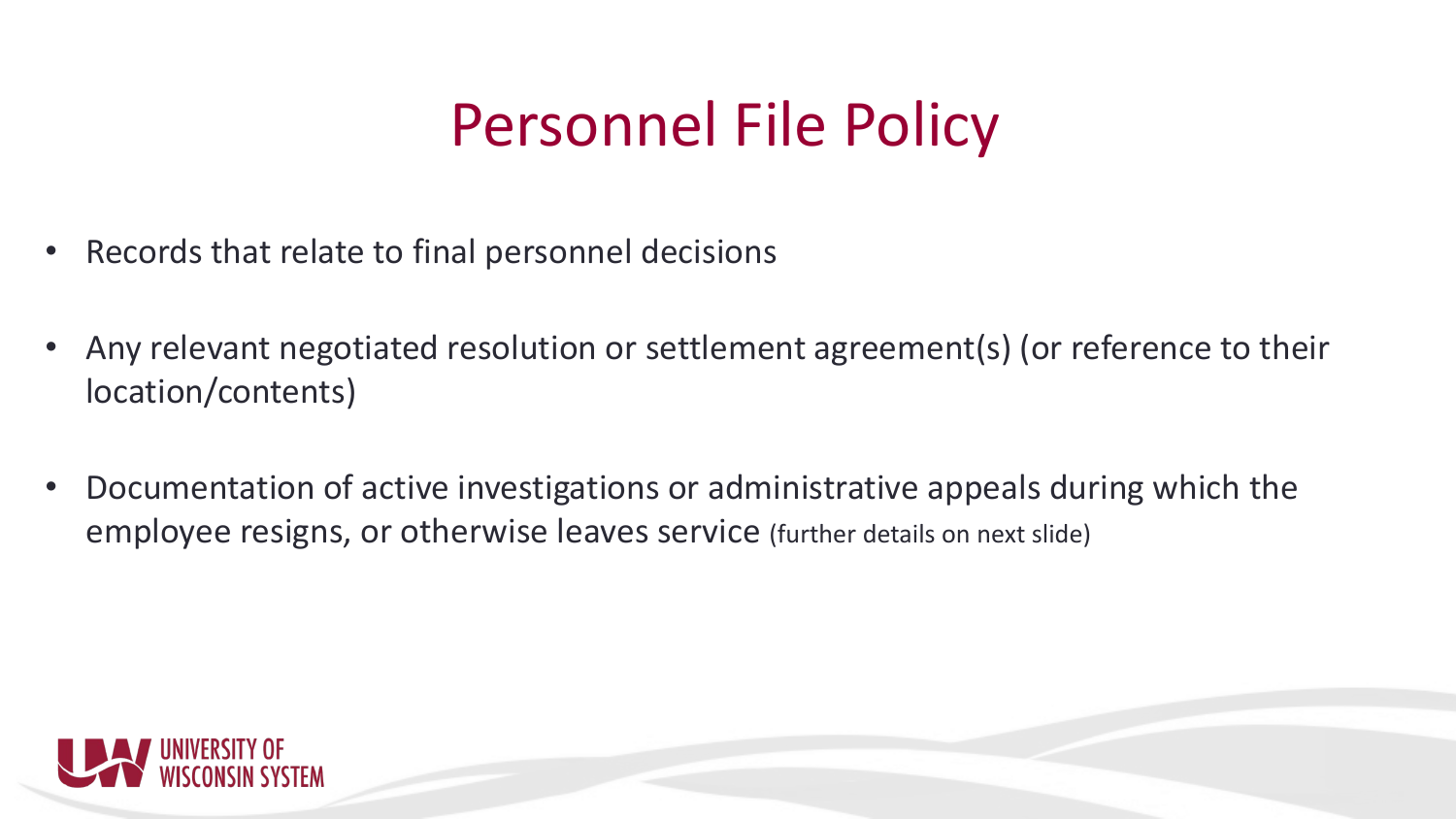# Personnel File Policy

#### Active Investigations Letter

- Basic boiler plate letter which says employee left service during an active investigation of violation of policy XXXX.
	- Doesn't include investigatory materials or summary of conduct
- Removed from p-file upon conclusion of investigation
	- **No violation**: no further documentation is added to p-file
	- **Violation**: "Active investigation" letter replaced with findings/discipline letter

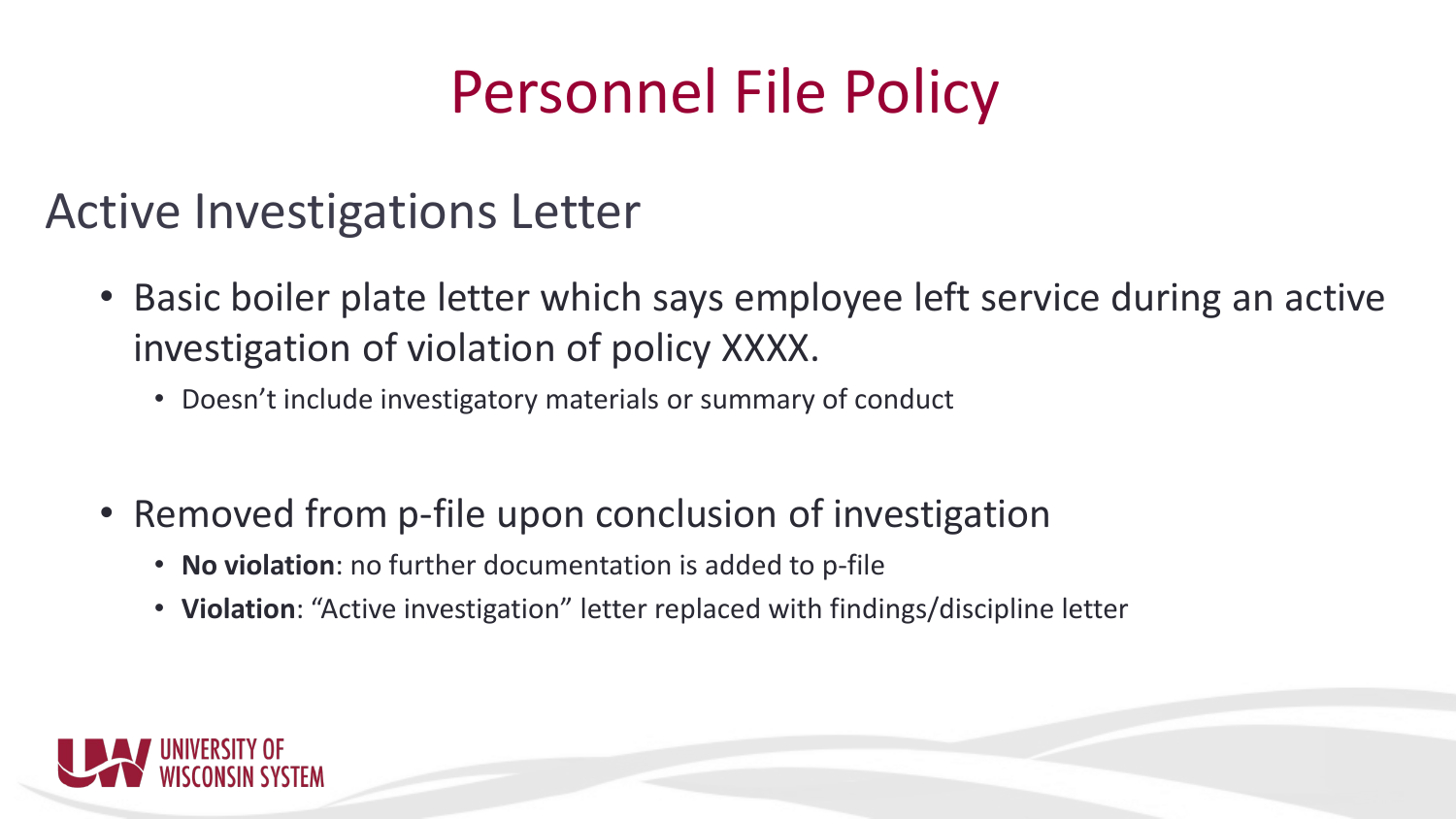# Policy Content Overview Reference Checks

- Ensures consistent **disclosure** of violations of sexual violence and sexual harassment policies **to hiring institutions**
- Ensures institutions **ask** about sexual violence and sexual harassment **during the hiring process**

#### • **What it does:** • **What it doesn't do:**

- Not an automatic disqualifier
	- Any disclosures will be weighed as part of the evidence-based hiring process
- Doesn't disclose or ask for unsubstantiated allegations of sexual violence or sexual harassment
- Doesn't prevent or limit institutions from responding to reference checks

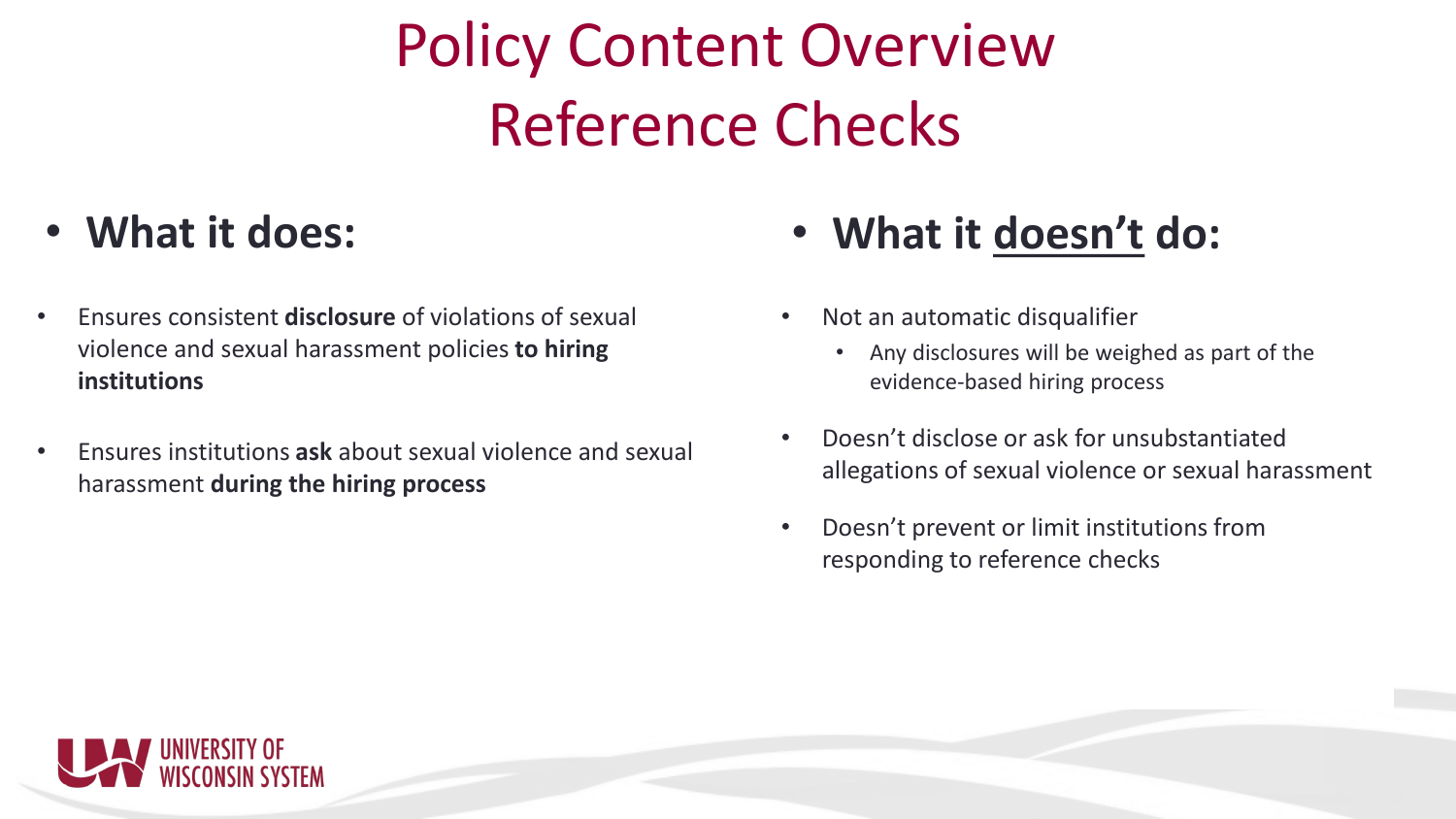## Reference Checks

- Reference checks must be conducted at a minimum with:
	- A final candidate's most recent employer
	- All previous UW System institution employers from the past seven years
	- All previous **State of Wisconsin agency employers** from the past seven years
- Must ask:
	- Was the candidate ever found to have engaged in any sexual violence or sexual harassment?
	- Is the candidate currently under investigation into allegations of sexual violence or sexual harassment?
	- Did the candidate leave your employment prior to the completion of an investigation into allegations of sexual violence or sexual harassment against that candidate?